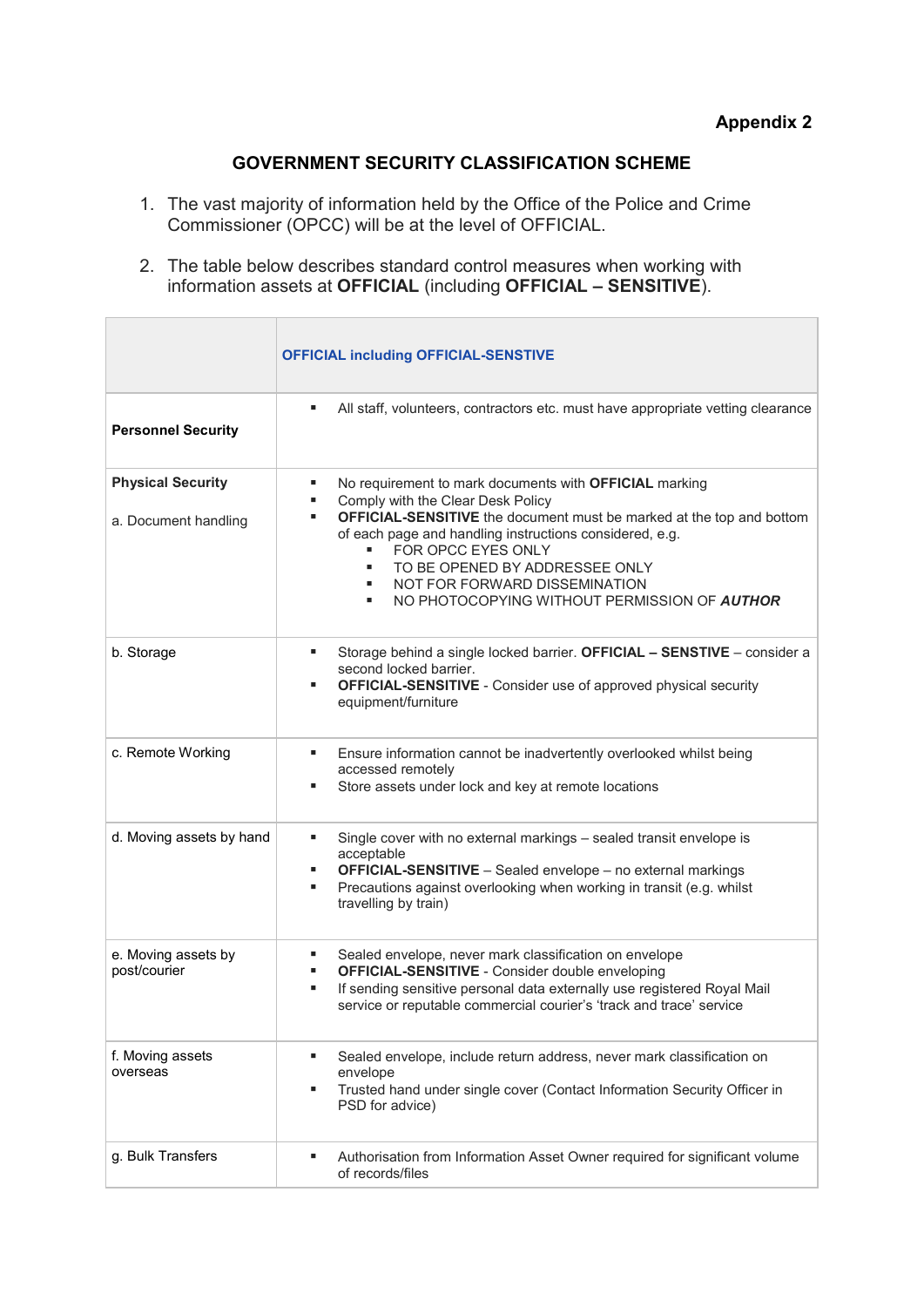|                                                                               | <b>OFFICIAL including OFFICIAL-SENSTIVE</b>                                                                                                                                                                                                                                                                                                                                                                                                                                                                                                                                                                                                                                                                                                                                                                                                                                                                                                                                                                                                                                                                                                                                                                                                                                                                                                                                                                                                                                                                                                                                            |
|-------------------------------------------------------------------------------|----------------------------------------------------------------------------------------------------------------------------------------------------------------------------------------------------------------------------------------------------------------------------------------------------------------------------------------------------------------------------------------------------------------------------------------------------------------------------------------------------------------------------------------------------------------------------------------------------------------------------------------------------------------------------------------------------------------------------------------------------------------------------------------------------------------------------------------------------------------------------------------------------------------------------------------------------------------------------------------------------------------------------------------------------------------------------------------------------------------------------------------------------------------------------------------------------------------------------------------------------------------------------------------------------------------------------------------------------------------------------------------------------------------------------------------------------------------------------------------------------------------------------------------------------------------------------------------|
|                                                                               | Contact Force Information Security Officer for advice and risk assessment<br>٠                                                                                                                                                                                                                                                                                                                                                                                                                                                                                                                                                                                                                                                                                                                                                                                                                                                                                                                                                                                                                                                                                                                                                                                                                                                                                                                                                                                                                                                                                                         |
| <b>INFORMATION</b><br><b>SECURITY</b><br>a. Electronic Information<br>at Rest | Electronic data at rest can be found on computers, mobile devices etc. This<br>٠<br>information is protected according to its sensitivity; for portable devices data<br>will be encrypted.<br>Appropriate controls to protect the information may be physical protection,<br>such as a locked door or may involve encrypting data that would be<br>classified as OFFICIAL-SENSITIVE                                                                                                                                                                                                                                                                                                                                                                                                                                                                                                                                                                                                                                                                                                                                                                                                                                                                                                                                                                                                                                                                                                                                                                                                    |
| b. Electronic Information<br>in Transit e.g. e-mail                           | Remember, ALL emails are at least OFFICIAL<br>٠<br>Information between OPCCs, Police forces, government and trusted<br>٠<br>organisations is via secure networks, e.g. '.pnn' e-mail<br>If the email does not contain sensitive information you can send it over the<br>٠<br>insecure internet e.g. anyone@anywhere.com<br>Do not send sensitive information to insecure internet domain addresses,<br>٠<br>such as Google mail, Hotmail, Yahoo, consider redacting the information if<br>appropriate<br>Where more sensitive information must be shared with external partners or<br>٠<br>members of the public, consider using secure mechanisms such as<br>password protected documents. Consider file encryption for OFFICIAL-<br><b>SENSITIVE</b> together with handling instructions.<br>Where more sensitive information must be shared with external partners,<br>٠<br>ensure secure mechanisms (e.g. browser sessions using SSL/TLS) are<br>used. Consult the Information Security Officer in PSD for advice<br>You should provide handling instructions if necessary, based on your risk<br>٠<br>assessment and at OFFICIAL-SENSITIVE<br>In exceptional circumstances, where there is a requirement for information<br>٠<br>to be sent unencrypted over the Internet, you have to make a risk-balanced<br>decision; there is always a risk of information being intercepted and<br>exposed. It is very important to stipulate handling instructions in this<br>scenario.<br>You must follow any handling guidance stipulated by the relevant<br>٠<br>Information Asset Owner |
| c. Removable Media<br>(data bearing)                                          | All portable and removable media must be encrypted and only Force<br>supplied devices are to be used<br>Any information moved to or transferred by removable media must be<br>٠<br>minimised to the extent required to support the business requirement                                                                                                                                                                                                                                                                                                                                                                                                                                                                                                                                                                                                                                                                                                                                                                                                                                                                                                                                                                                                                                                                                                                                                                                                                                                                                                                                |
| d. Telephony (mobile and<br>landline), Radio, Video<br>Conference and Fax     | Details of sensitive material should be kept to a minimum - be aware of<br>٠<br>being overheard and your surroundings<br>Your conversation, video conference etc. may be recorded by the other or a<br>٠<br>third party<br>Faxing is only acceptable as a last resort, where the recipient does not have<br>٠<br>a secure e-mail and there isn't time to send via post<br>Recipients should be waiting to receive faxes containing personal data<br>٠<br>and/or data marked with the <b>OFFICIAL - SENSITIVE</b> caveat                                                                                                                                                                                                                                                                                                                                                                                                                                                                                                                                                                                                                                                                                                                                                                                                                                                                                                                                                                                                                                                                |
| <b>Disclosure</b>                                                             | Where appropriate, non-sensitive information should be published by the<br>٠<br>OPCC for reuse.<br>Statutory disclosures are separate from the classification scheme and<br>٠<br>require case-by-case assessment<br>Requests for release under the Freedom of Information Act should be<br>٠<br>referred to the OPCC Corporate Administration Officer                                                                                                                                                                                                                                                                                                                                                                                                                                                                                                                                                                                                                                                                                                                                                                                                                                                                                                                                                                                                                                                                                                                                                                                                                                  |